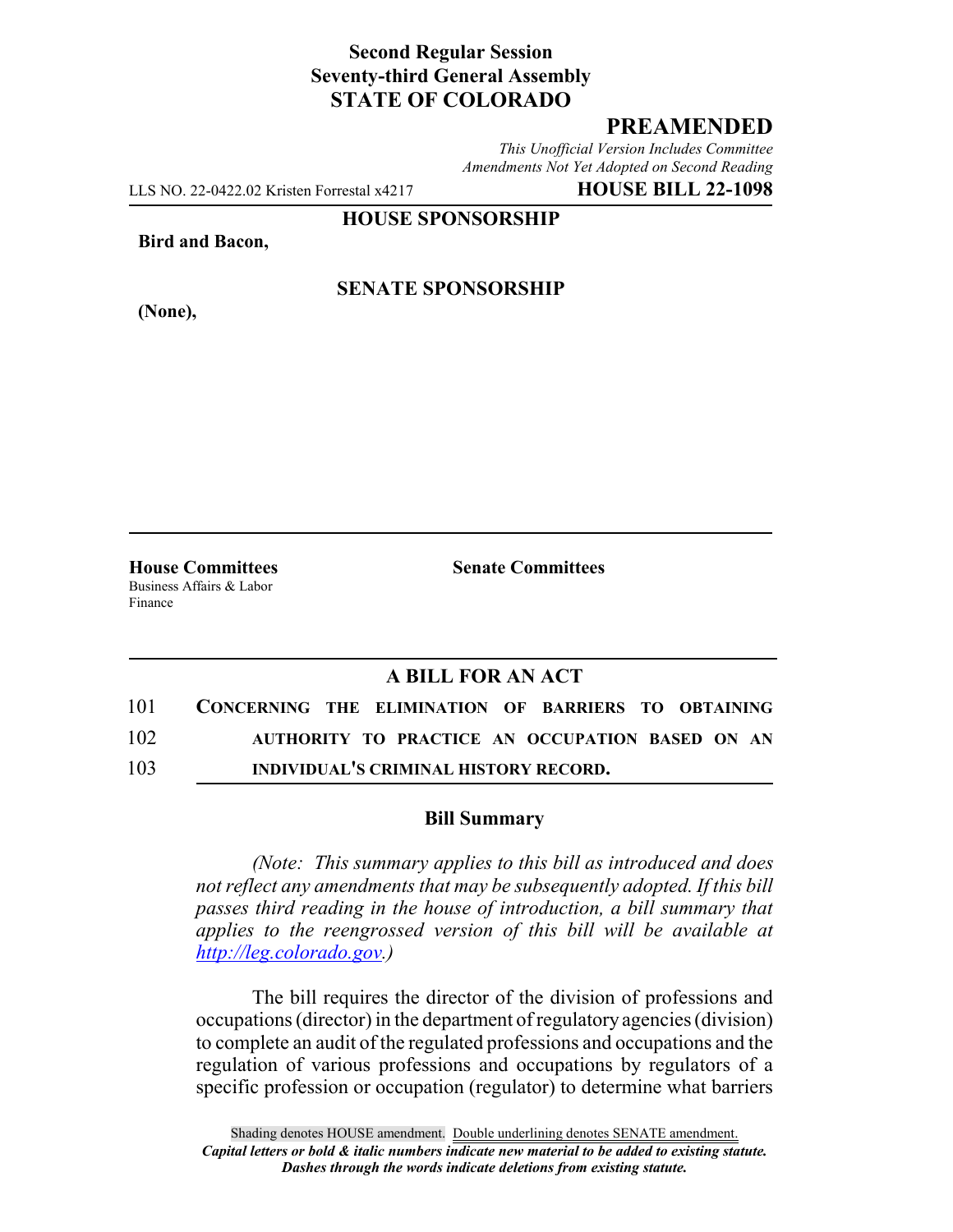exist for licensing, certification, and registration of individuals with criminal history records and report the findings to the general assembly.

The bill limits the authority of a regulator to deny a license, certification, or registration based on an applicant's criminal history record to circumstances when the regulator determines that the applicant's criminal history record jeopardizes the applicant's ability to competently, safely, and honestly practice the regulated profession or occupation as authorized under the applicable practice act or issuance of the credential would not serve public safety or commercial or consumer protection interests. A regulator is required to specify the reasons for any denial based on a criminal history record.

The bill allows a regulator to grant a conditional license, certification, or registration to an applicant if the regulator determines that the applicant will have appropriate oversight provided by the applicant's employer.

Upon request of an individual with a criminal history record, the bill requires a regulator to issue a pre-determination letter to the individual advising the individual if the criminal history may prevent the individual from receiving a license, certification, or registration to practice an occupation or profession. A regulator may charge a reasonable fee for the pre-determination letter.

The director is required to compile de-identified information regarding the reasons why a license, certification, or registration was denied and make this information available to the public on the division's website.

The bill requires state and local agencies responsible for issuing occupational or professional credentials (occupational agency), before making a final determination that an applicant's criminal conviction disqualifies the applicant from receiving a license, certification, permit, or registration, to provide a written notice to the applicant specifying the reason for the disqualification and the right of the applicant to submit additional evidence for the occupational agency to consider before making a final determination. A final determination to disqualify an applicant based on a criminal conviction must be issued in writing and include notice of the applicant's right to appeal the determination and the earliest date on which the applicant may reapply.

2 **SECTION 1.** In Colorado Revised Statutes, **add** 12-20-205 as

3 follows:

4 **12-20-205. Director - audit of practice acts - barriers to**

<sup>1</sup> *Be it enacted by the General Assembly of the State of Colorado:*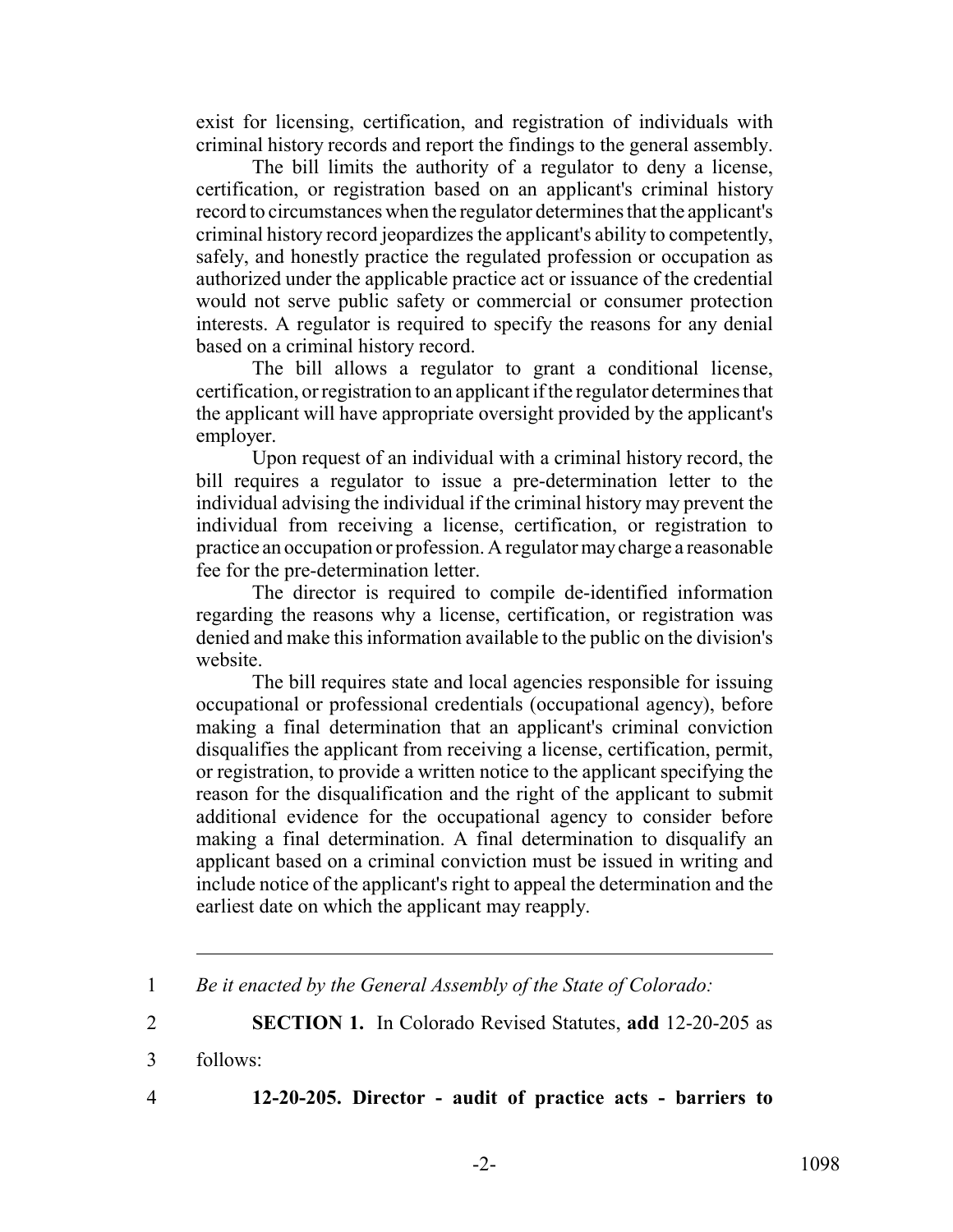**practice - criminal history records - report - denial of license, certification, registration.** (1) ON OR BEFORE JUNE 1, 2023, THE DIRECTOR SHALL COMPLETE AN AUDIT OF THE PRACTICE ACTS IN THIS TITLE 12 AND THE REGULATION OF VARIOUS PROFESSIONS AND OCCUPATIONS BY REGULATORS PURSUANT TO THIS TITLE 12 TO DETERMINE WHETHER A BARRIER TO PROFESSIONAL LICENSING, CERTIFICATION, OR REGISTRATION EXISTS DUE TO AN APPLICANT'S CRIMINAL HISTORY RECORD. ON OR BEFORE JULY 1, 2023, THE DIRECTOR SHALL REPORT THE FINDINGS TO THE SENATE BUSINESS, LABOR, AND TECHNOLOGY COMMITTEE AND THE HOUSE OF REPRESENTATIVES BUSINESS AFFAIRS AND LABOR COMMITTEE, OR THEIR SUCCESSOR COMMITTEES. THE REPORT SHALL INCLUDE:

 (a) THE BARRIERS THAT EXIST TO LICENSING, CERTIFICATION, OR REGISTRATION DUE TO A CRIMINAL HISTORY RECORD;

 (b) LEGISLATIVE RECOMMENDATIONS REGARDING WHETHER ANY BARRIERS SHOULD BE REMOVED OR CHANGED PURSUANT TO A BILL OF THE GENERAL ASSEMBLY;

 (c) RECOMMENDATIONS FOR SOLUTIONS TO ANY BARRIERS, INCLUDING A PROCESS TO ADVISE INDIVIDUALS AS TO WHETHER AN INDIVIDUAL WOULD QUALIFY FOR LICENSURE, CERTIFICATION, OR REGISTRATION BASED ON THE INDIVIDUAL'SCRIMINALHISTORY RECORD IF THE INDIVIDUAL MEETS ALL OTHER REQUIREMENTS FOR LICENSURE, CERTIFICATION, OR REGISTRATION AT THE TIME OF THE INDIVIDUAL'S APPLICATION; AND

25 (d) THE NUMBER OF LICENSES, CERTIFICATIONS, OR REGISTRATIONS THAT WERE DENIED IN THE PRIOR CALENDAR YEAR DUE TO A CRIMINAL 27 HISTORY RECORD AND THE SPECIFIC REASONS FOR EACH DENIAL.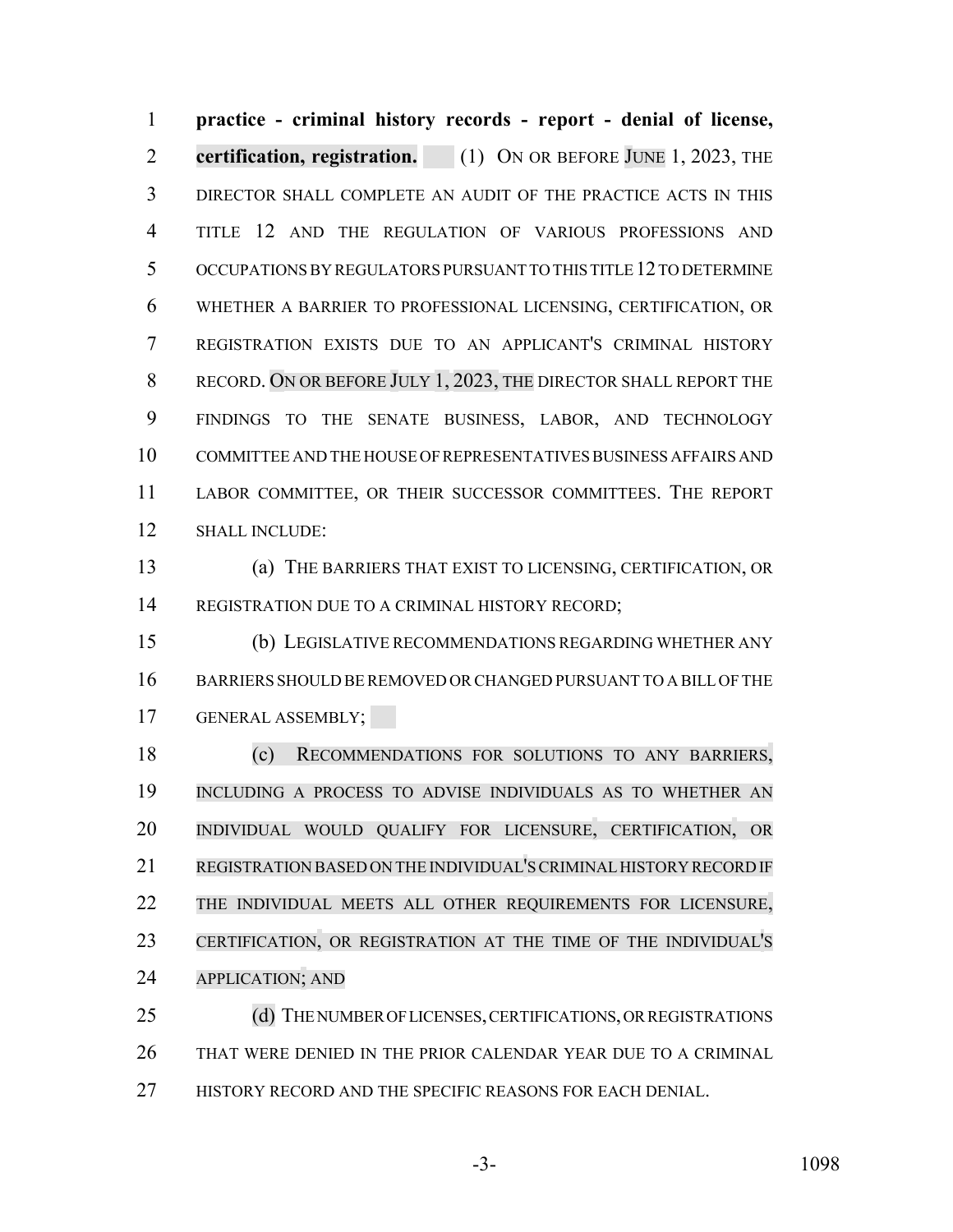(2) (a) A REGULATOR MAY ONLY DENY A LICENSE, CERTIFICATION, OR REGISTRATION BASED ON AN APPLICANT'S CRIMINAL HISTORY RECORD 3 CONSISTENT WITH SECTION 24-4-105 (4).

 (b) IF THE REGULATOR DENIES A LICENSE, CERTIFICATION, OR REGISTRATION BASED ON THE APPLICANT'S CRIMINAL HISTORY RECORD, THE REGULATOR SHALL DOCUMENT THE GROUNDS FOR DENIAL AND SUBMIT THE GROUNDS IN WRITING TO THE APPLICANT.

 (c) A REGULATOR MAY GRANT, CONSISTENT WITH SECTION 24-34-107(5), A CONDITIONAL LICENSE, CERTIFICATION, OR REGISTRATION TO AN APPLICANT WITH A CRIMINAL HISTORY RECORD.

 (4) THE DIRECTOR SHALL COMPILE DE-IDENTIFIED AGGREGATE 12 INFORMATION REGARDING THE REASONS WHY A LICENSE, CERTIFICATION, OR REGISTRATION WAS DENIED, IF THE REASON WAS DUE TO THE APPLICANT'S CRIMINAL HISTORY RECORD, AND MAKE THIS INFORMATION AVAILABLE TO THE PUBLIC ON THE DIVISION'S WEBSITE.

 **SECTION 2.** In Colorado Revised Statutes, 24-5-101, **add** (7) and (8) as follows:

 **24-5-101. Effect of criminal conviction on employment rights - fee - determination.** (7) BEFORE A STATE OR LOCAL AGENCY MAKES A FINAL DETERMINATION THAT A CRIMINAL CONVICTION DISQUALIFIES AN APPLICANT FROM RECEIVING A LICENSE, CERTIFICATION, PERMIT, OR REGISTRATION, THE AGENCY SHALL PROVIDE THE APPLICANT WITH WRITTEN NOTICE THAT DESCRIBES:

 (a) THE SPECIFIC CONVICTION THAT IS THE BASIS FOR THE DISQUALIFICATION;

 (b) THE REASONS THE CONVICTION WAS DETERMINED TO BE 27 DISQUALIFYING, INCLUDING FINDINGS FOR EACH OF THE FACTORS IN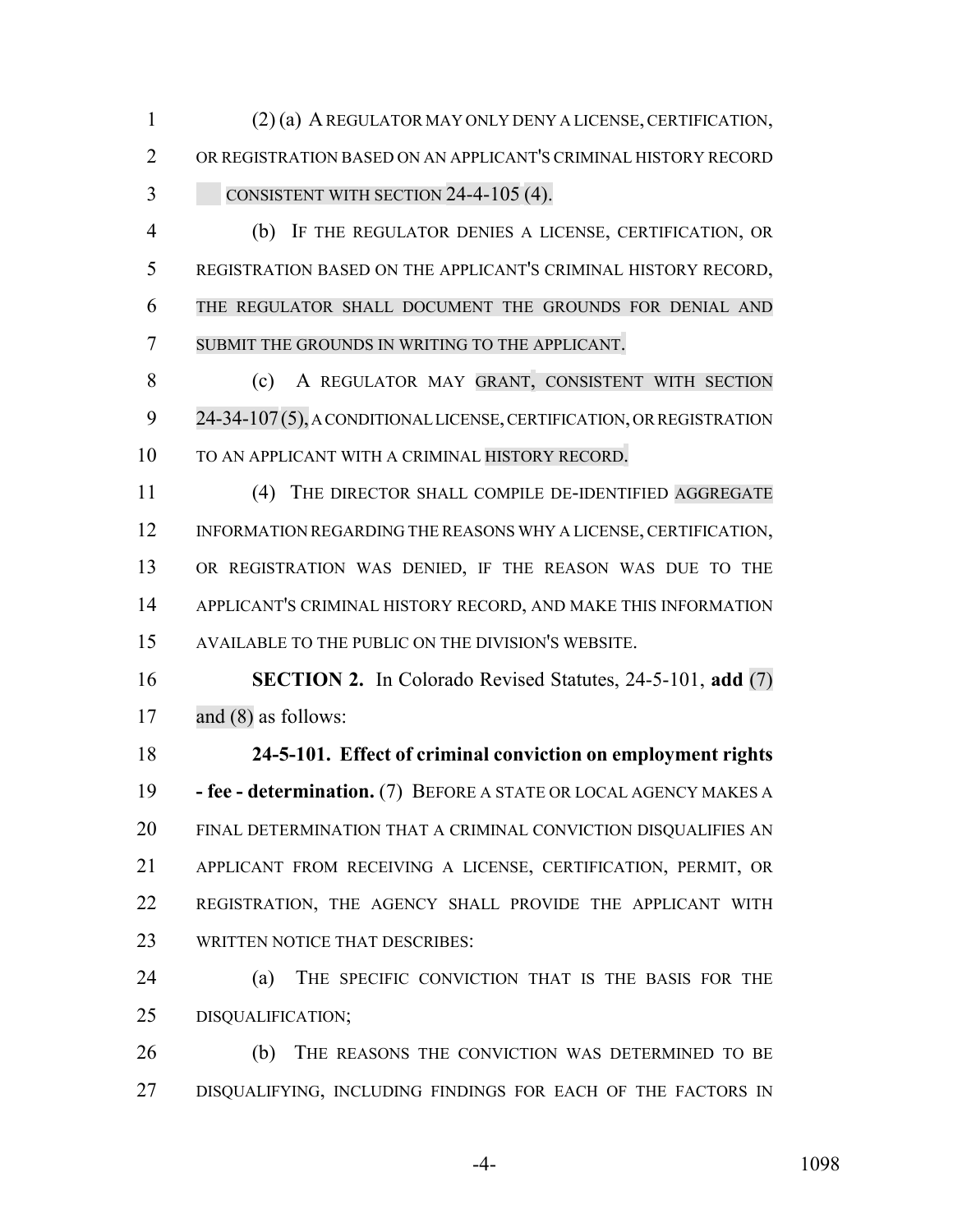1 SUBSECTION (4) OF THIS SECTION THAT THE AGENCY DEEMED RELEVANT TO THE DETERMINATION; AND

 (c) THE RIGHT TO SUBMIT ADDITIONAL EVIDENCE RELEVANT TO EACH OF THE FACTORS LISTED IN SUBSECTION (4) OF THIS SECTION, CONSISTENT WITH SECTION 24-4-104.

 (8) A STATE OR LOCAL AGENCY THAT MAKES A FINAL DETERMINATION THAT A CRIMINAL CONVICTION WILL PREVENT AN APPLICANT FROM RECEIVING A LICENSE, CERTIFICATION, PERMIT, OR REGISTRATION SHALL ISSUE THE DETERMINATION IN WRITING AND SHALL 10 INCLUDE NOTICE OF THE RIGHT TO APPEAL THE DETERMINATION AND 11 NOTICE OF THE EARLIEST DATE THE APPLICANT MAY REAPPLY FOR THE CREDENTIAL IN ACCORDANCE WITH SECTION 24-4-106.

 **SECTION 3.** In Colorado Revised Statutes, 24-34-104, **amend** 15  $(6)(b)(IX)$  as follows:

 **24-34-104. General assembly review of regulatory agencies and functions for repeal, continuation, or reestablishment - legislative declaration - repeal.** (6) (b) In the hearings, the determination as to whether an agency has demonstrated a public need for the continued existence of the agency or function and for the degree of regulation it practices is based on the following factors, among others:

 $(IX)$  Whether the agency through its licensing, or certification, OR REGISTRATION process imposes any sanctions or disqualifications on applicants based on past criminal history and, if so, whether the sanctions or disqualifications serve public safety or commercial or consumer protection interests. To assist in considering this factor, the analysis 27 prepared pursuant to subsection  $(5)(a)$  of this section must include data